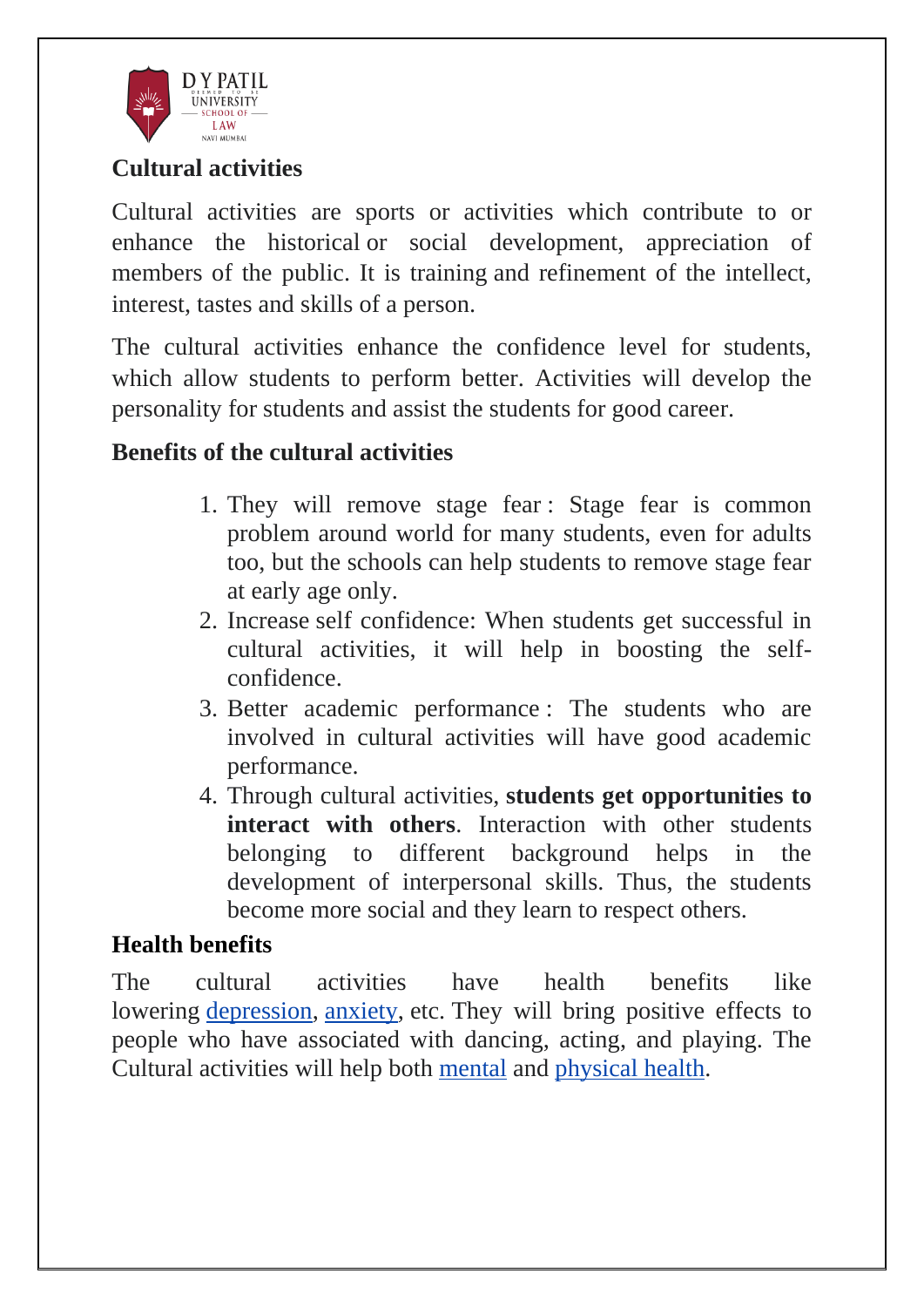

Cultural activities include:

- 1) Traditional day
- 2) Rosy Day
- 3) Chocolate day
- 4) Singing competition
- 5) Musical activities
- 6) Quiz
- 7) Debate competition
- 8) Painting competition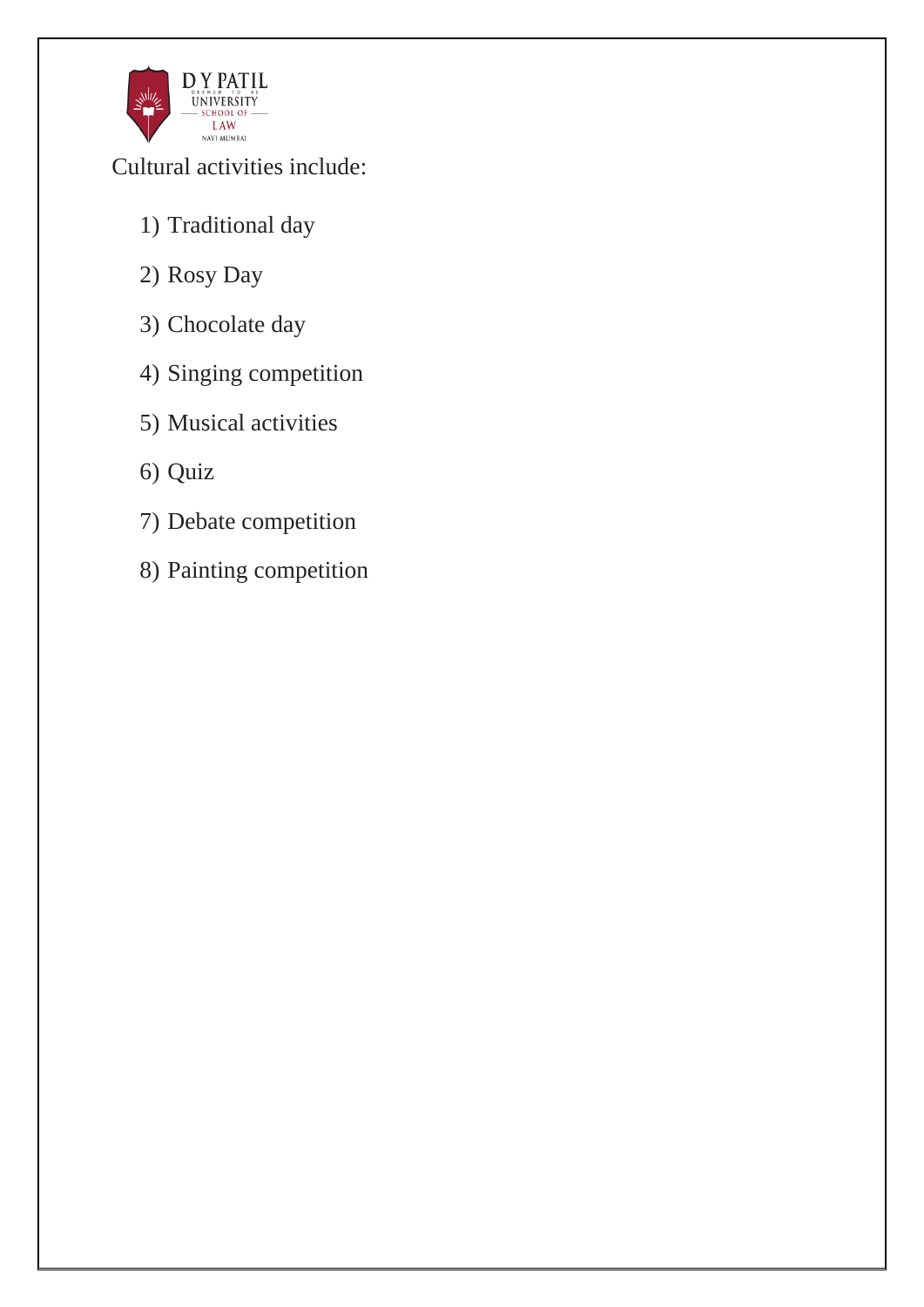

#### **Sports & Gymnasium**

Academic learning and Sports Education are, actually, the complementariness of each other. They are the two sides of the same coin. If total education makes full development of the over-all personality of a pupil possible, he gets the qualities of leadership, tolerance, sharing and teamspirit from sports.

The mental development, including the power of reasoning and vocational specialization, of course, comes from the academics. It, therefore, becomes imperative that education should result in the mental, moral and physical development of a student.

For an all-round development of a person, the curriculum should include sports and games and health education. Sports Education needs to be introduced with all earnestness, because mental and moral development is just not possible without physical development. We must remember that 'a sound mind dwells only in a sound body'. A strong and healthy student will, in the long run, surpass the pale, sickly, scholar who is merely a bookworm.

A healthy and strong body is not possible without sports. The development of body is very essential in life. All our physical enjoyments, and to some extent, even mental enjoyments, depend upon our body. All our degrees and achievements will be of no use without a good physique and healthy personality.

Life is a struggle and the person with a healthy and strong body alone can face it successfully. Besides promoting health and strength, sports develop many good qualities of the head and the heart. They strengthen the power of endurance and promote discipline, fair play and team spirit.

So sports are not only essential but also indispensable for an all-round development of the personality.With this view, DY PATIL SCHOOL OF LAW organises indoor as well as outdoor sports for the students. Having the best world class infrastructure for sporting events.

The college has various facilities of sports with all latest amenities:

Pavilion:

**Indoor Sports game:** Carom